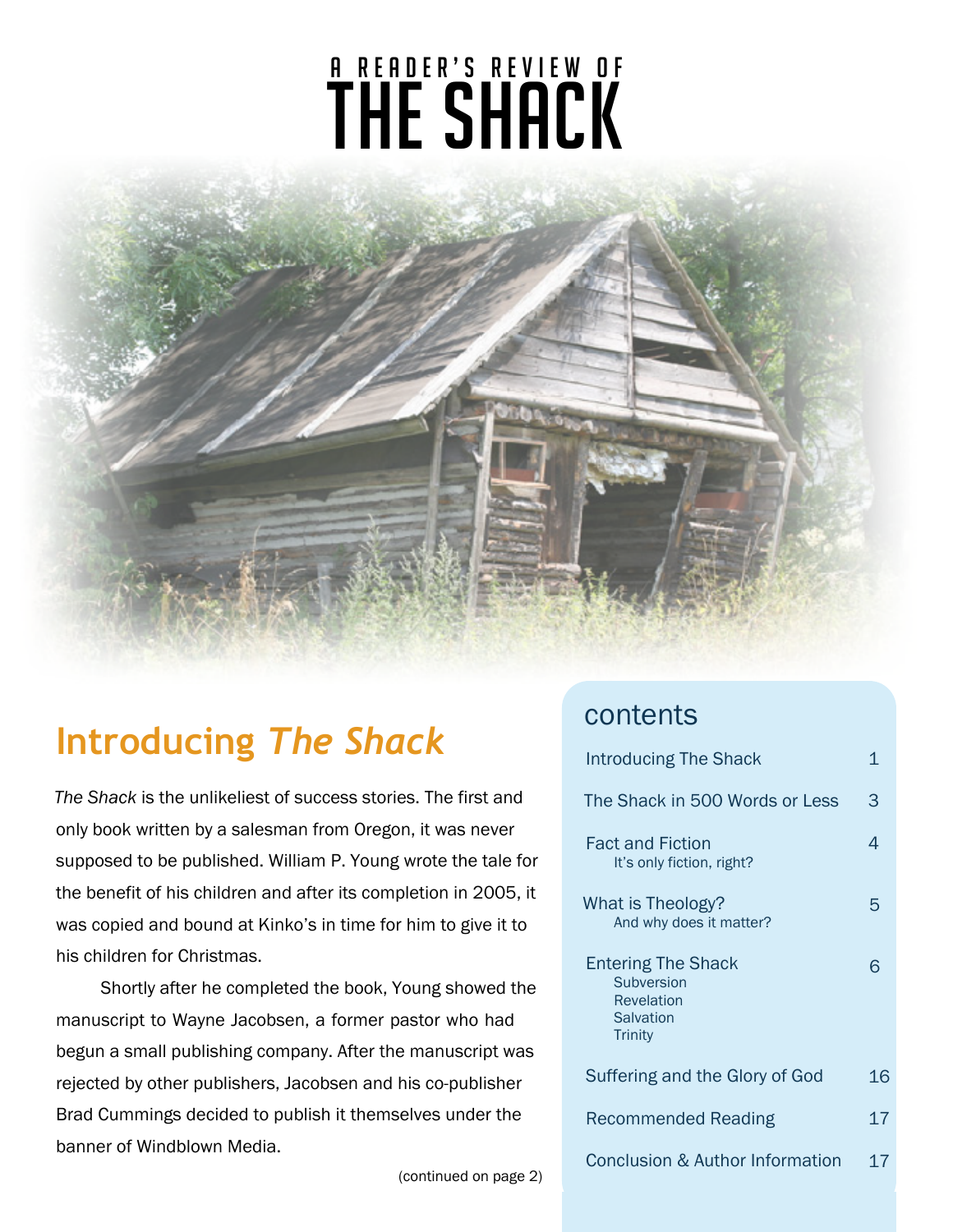# **INTRODUCING THE SHACK**

The three men, with only a \$300 marketing budget at their disposal, began a word-of-mouth campaign to let people know about the book. The rest, as they say, is history.

Since its first publication *The Shack* has gone through printing after printing. There are now over a million copies of the book in print and its popularity continues to rise. The book has climbed as high as #8 on the USA Today bestseller list and at least as high among all books at Amazon.com where it is also approaching 500 reader reviews. Windblown Media is negotiating with film studios about the possibility of a movie version of *The Shack*. The

publisher has also recently signed a distribution agreement with Hachette Books, which has now begun to handle sales, marketing, distribution, licensing, and manufacturing. The book is set to go even further and climb even higher in the months and years to come.

*The Shack* has been received among Christians with decidedly mixed reviews. While many have acclaimed it as a groundbreaking story that brings to life heart-stirring theology, others insist that some of what it teaches is patently unbiblical. Where Eugene Peterson, Professor Emeritus of Spiritual Theology at Regent College in Vancouver says it "has the potential to do for our generation what John Bunyan's *The Pilgrim Progress* did for his," Dr. Albert Mohler, President of Southern

### **VOCABULARY: TRINITY**

Baptist Theological Seminary says, "This book includes undiluted heresy." While singer and songwriter Michael W. Smith says "*The Shack* will leave you craving for the presence of God," Mark Driscoll, Pastor of Mars Hill Church in Seattle says, "Regarding the Trinity, it's actually heretical."

In this booklet I hope to guide you through *The Shack*. We will look at the book with a charitable but critical eye, attempting to understand what it teaches and how it can be that opinions about the book vary so widely. We do this not simply to be critical, but as an exercise in discernment and critical thinking. We will

"People are not necessarily concerned with how orthodox the theology is. People are into the story and how the book strikes them emotionally..."

(Lynn Garrett, Senior Religion Editor for *Publishers Weekly*)

simply look at what the author teaches and compare that to the Bible.

If you have not yet read the book, you may wish to read a short summary of it on the next page. Those who have already read it will probably wish to skip directly to page four.

Let's enter *The Shack* together!

*"The doctrine of the Trinity affirms that God's whole and undivided essence belongs equally, eternally, simultaneously, and fully to each of the three distinct Persons of the Godhead."* Bruce Ware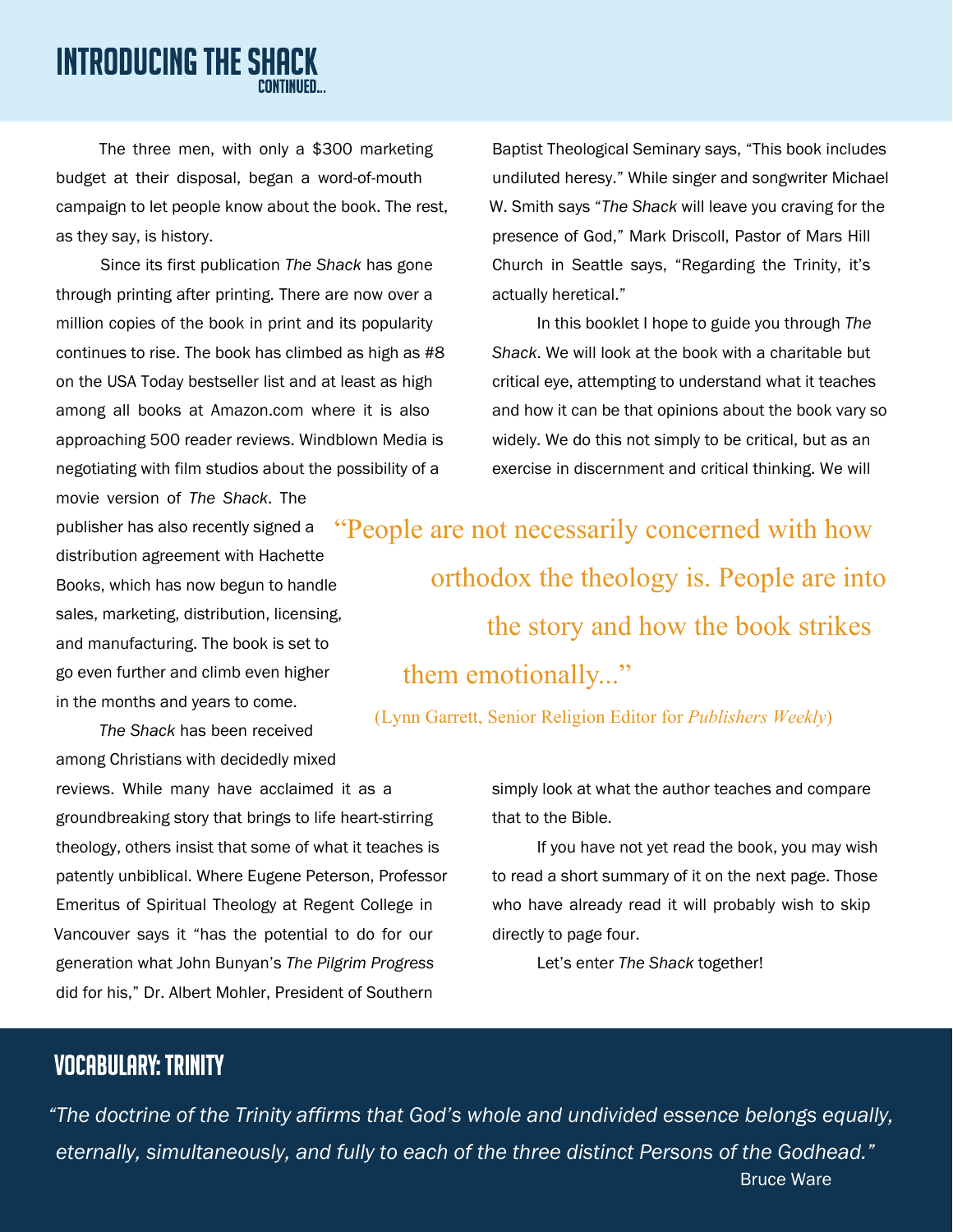# THE SHACK IN 500 WORDS [OR LESS]

 $\prod$ he Shack is a book that seeks to provide answers to the always timely question "Where is God in a world so filled with unspeakable pain?". It is a tale that revolves around Mack (Mackenzie) Philips. Four years before the story begins, Mack's young daughter, Missy, was abducted during a family vacation. Though her body was never found, the police did find evidence in an abandoned shack to prove that she had been brutally murdered by a notorious serial killer who preyed on young girls. As the story begins, Mack, who has been living in the shadow of his *Great Sadness*, receives a note from God (known in this story as Papa). Papa invites Mack to return to this shack for a time together. Though uncertain of what to expect, Mack visits the scene of the crime and there experiences a

(though near the book's end, because Mack requires a father figure, she turns into a pony-tailed, grey-haired man). Jesus is a young to middle-aged man of Middle-Eastern descent while the Holy Spirit is played by Sarayu (Sanskrit for *air* or *wind*), a small, delicate and eclectic woman of Asian descent. Mack also meets for a time with Sophia, who, like Lady Wisdom in Proverbs, is the personification of God's wisdom.

The reader learns that Mack has been given this opportunity to meet with God so he could learn to deal with his *Great Sadness*--the overwhelming pain and anger resulting from the death of his daughter. There is very little action in *The Shack* and the bulk of the book is dialog. The majority of the dialog occurs as the members of the Trinity communicate with Mack, though

*"With every page, the complicated do's and don't that distort a relationship into a religion were washed away as I understood Father, Son, and Holy Ghost for the first time in my life."*

offers glimpses into their unique relationships with one another. As the weekend

occasionally the author

progresses Mack participates in lengthy and impactful discussions with each member of the Trinity.

(Patrick M. Roddy, Emmy Award Winning Producer of ABC News)

weekend-long encounter with God, or, more properly, with the Godhead.

Each of the members of the Trinity is present and each appears in bodily form. Papa, whose actual name is Elousia (which is Greek for *tenderness*) appears in the form of a large, matronly African-American woman

Topics range from the cross to the Trinity and from forgiveness to free will. He finds his understanding of God and his relationship with God radically and irrevocably altered. His faith is dismantled piece by piece and then put back together. As we might expect, he leaves the cabin a changed man.

### **VOCABULARY: THEOLOGY**

*"Theology is the application of Scriptures to all areas of human life."*

 *John Frame*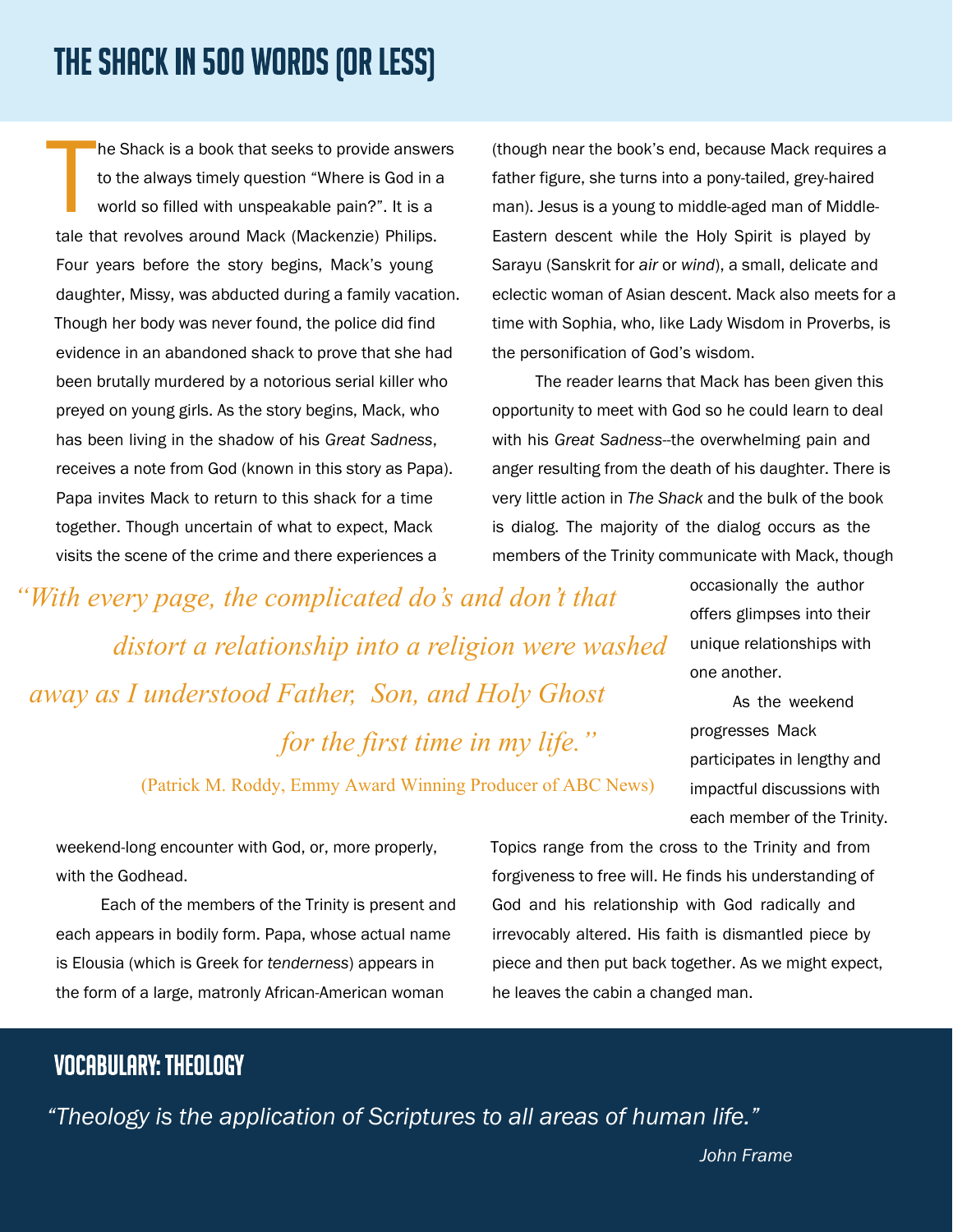## **FACT AND FICTION**

The Shack is a fictional tale. Though the story's narrator is identified as "Willie" (referring to William Young, the book's author) never is the reader expected to believe that the story is real. Yet though *The Shack* is fiction, it is clearly intended to communicate theological truths. It is meant to impact the way the reader thinks about God, about love and about life. It is not a book that was written only to share a story, but to share theology.

Fiction has often been used to communicate important truths. In his endorsement for this book Eugene Peterson references John Bunyan's *The Pilgrim's Progress* which stands as perhaps the most obvious example of theological fiction. We might also point to the works of C.S. Lewis and especially to the words of Jesus Christ, who often used stories and parables to communicate truth.

Those who read reviews of this book will soon find that people are claiming it has changed their lives and changed their understanding of God. Despite the book's genre, it is clearly communicating to people on a deeply spiritual level. It is impacting the way people think of God. The book's narrator admits as much where, in the After Words he says, "I don't think there is one aspect of my life, especially my relationships, that hasn't been touched deeply and altered in ways that truly matter." Examining the reviews posted by readers at Amazon.com and elsewhere across the Internet will reveal how deep an impact this book is making. Because of the book's impact we must be willing to examine it not only as a story but also as a tool for communicating information about the character and the work of God. And that is just what we will do.

### **AMAZON READER REVIEWS**

*"The character of God in the book is from a point of view I never would have imagined, or thought of. But all the answers and conversations are right on. It really changes the way I view God, and the way I can relate with him. My relationship is so much deeper now."*

*"I truly believe that 'The Shack' has the potential to shake up and alter the entire Church. This book will seriously mess with your theology -- and you will be GLAD. Yeah, it's really that good."*

*"Wish I could take back all the years in seminary! The years the locusts ate???? Systematic theology was never this good. Shack will be read again and again. With relish. Shared with friends, family, and strangers. I can fly!"*

*"It has changed me or rather I should say that God has used this book to alter my thinking as to who He is and who I am in His eyes... one who is greatly loved by Him. I've discovered that He is quite fond of me and you."*

*"Never will I look at the Trinity in the same way again. … I have entered the shack and I will never be the same."*

*"Honestly, I don't think that there is a book other than the Bible itself that has influenced the dimension of my love for my Father, Jesus, and Sarayu... The visual imagery that the author has been able to convey through the eyes of Mack will forever impact my visions of my Trinitarian guardians."*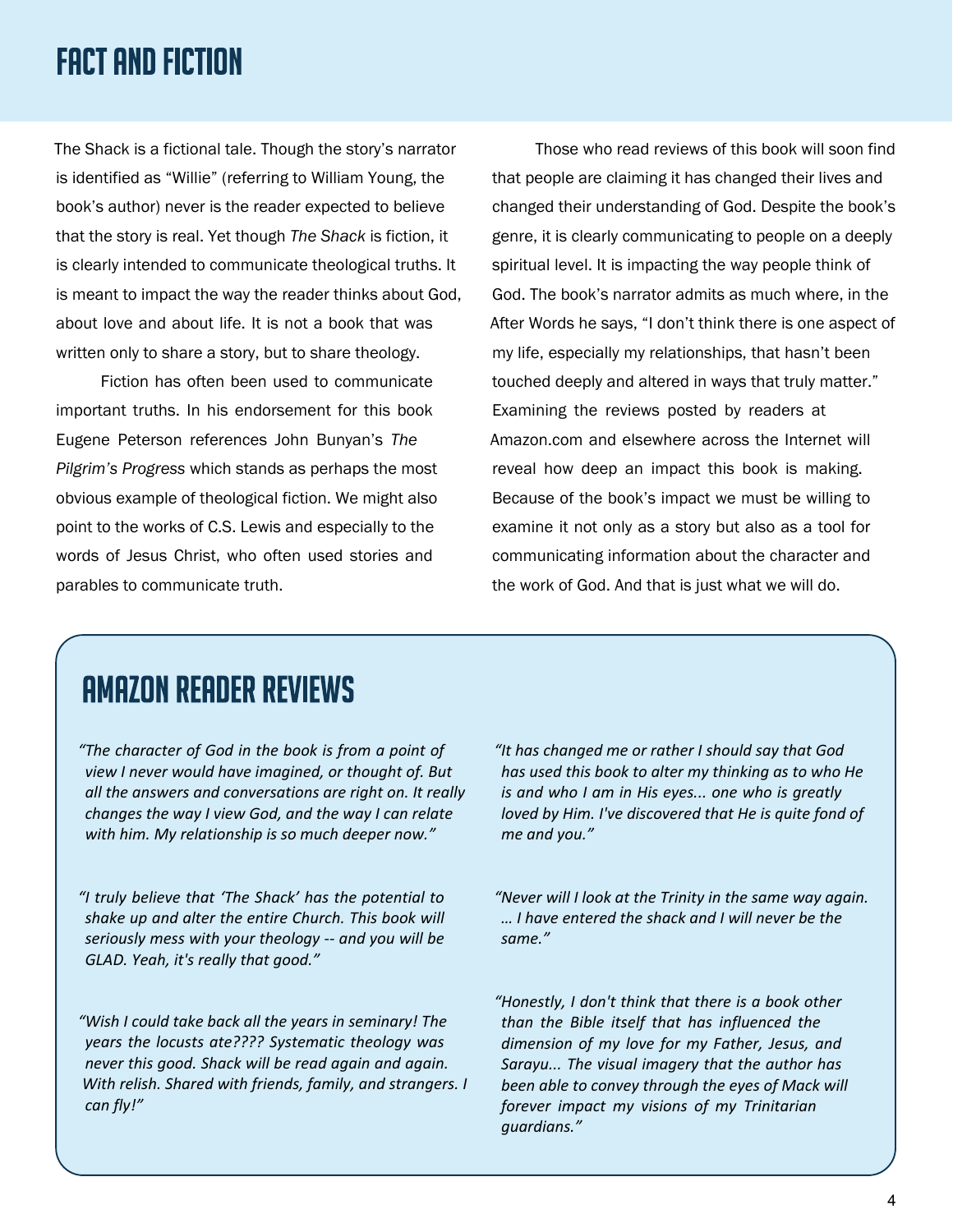## WHAT IS THEOLOGY (AND WHY DOES IT MATTER)?

The word theology is one that is undoubtedly not very popular today. It is a word that comes loaded with all kinds of baggage. This is unfortunate, though, because whether we like it or not, we are all theologians.

The word theology is derived from two little Greek words. The root "theos" means "God" and the suffix " ology" comes from the Greek word for "speak." So when we use the word "theology" we mean "speaking of God" or as has become the more popular definition, "the study of God." That doesn't sound so bad, does it? Anyone who has thought about God or who has spoken about God has been engaged in theology.

Of course theology is not enough; it is a means rather than merely an end. We do not wish to only know about God, but also wish to show evidence that we

who have separated theology from practice, knowledge of God from the practice of serving him. No Christian can deny that we are called by God to learn more about Him and to study His ways. The more we learn of God, the more we are able to live in a way that pleases Him.

Of course there is good theology and bad theology. Good theology is theology that is consistent with what the Bible teaches us; bad theology is theology that is different from what the Bible teaches or that is even in direct opposition to what the Bible teaches.

Though *The Shack* is not a textbook for theology, and though it may not appear on the outside to be theological, as long as it discusses the nature and the plan of God, it must be so. In this guide we will look at the theology of *The Shack*, stopping often to consider

> the book in relation to the Bible. Theology is not often a good or noble end in itself, so we will look to the theology as the means to a greater end- letting that theology inform our lives. When we know God as He is, we can honor God in the way we live. And isn't that what we all want?

The way to avoid being like Mack's dad is not to avoid theology, but to love and to embrace and to pursue it. Those men and women who live most like Christ are not the ones who know the least about Him, but the ones who know Him best. We wish to be Christians who know God deeply and intimately. And to know Him in that way we turn first to the Bible.

*"This amazing story will challenge you to consider the person and the plan of God in more expansive terms than you may have ever dreamed."* (From David Gregory's endorsement of *The Shack*)

know Him. We give evidence of this in the way we live our lives. Often times those who say they do not like theology are those who have known people like Mack's father–a man who claimed to love God, but whose life showed little evidence of the transformation we'd expect from someone who had truly met with God. There are many people who claim to be Christians but

### **VOCABULARY: THE WORD OF GOD**

 *"The word of God is His powerful, authoritative, self-expression in which he comes personally to be with us."*

 *John Frame*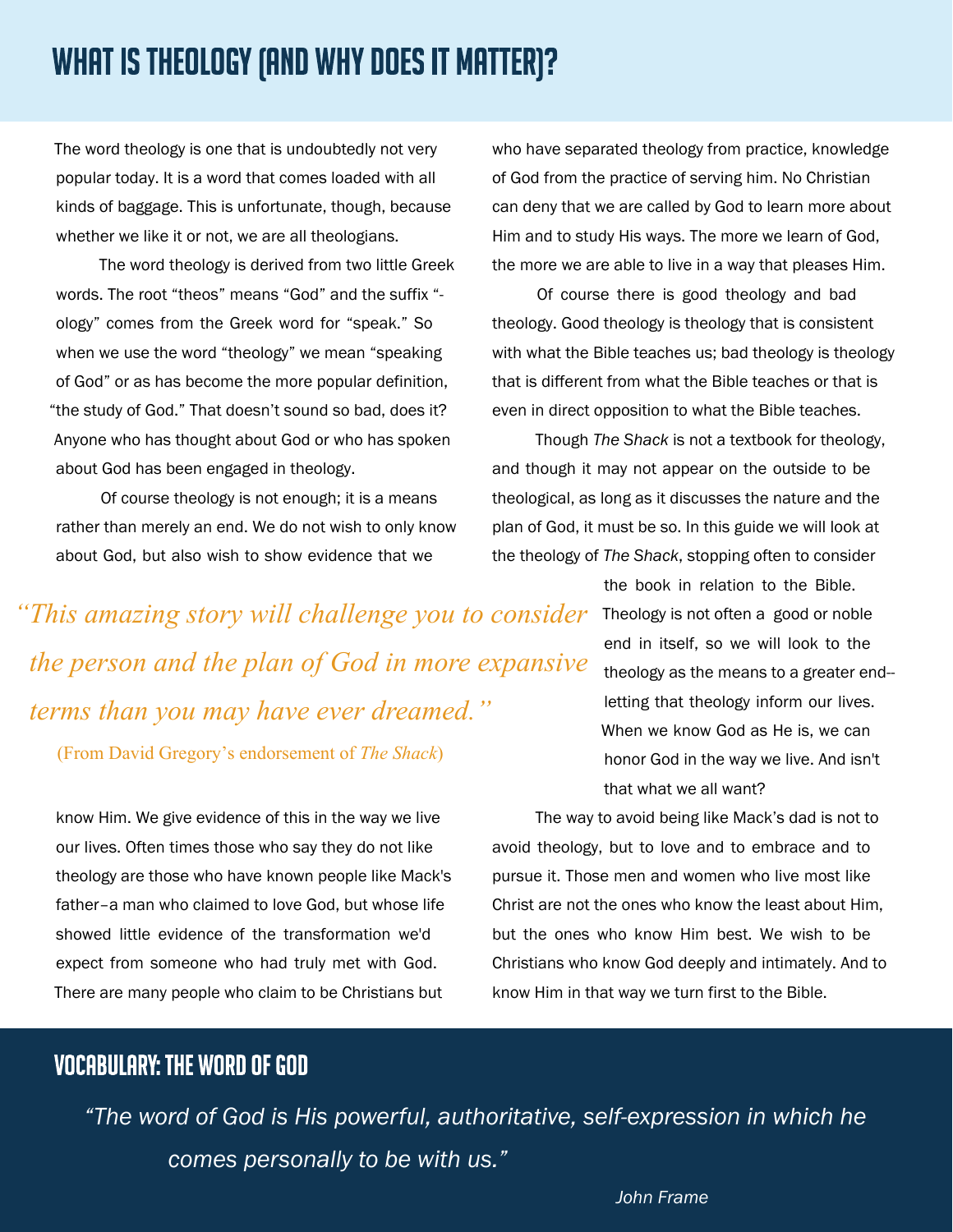### **ENTERING THE SHACK**

*In this section of the guide we will look at* The Shack *and examine some of the underlying ideas and theological concepts within it. We will use care and discernment, simply comparing what this book teaches to what we find in the Bible.*

### **Subversion: Undermining the Faith**

W<br>W e will soon turn to three key theological concepts and examine what *The Shack* has to say about each of them. The topics we will look at are revelation, salvation and the Trinity. Before we do so, though, I would like to address one particularly disturbing and underlying aspect of this book. As I read the book I saw that, from beginning to end, *The Shack* has a quietly subversive quality to it. The author very subtly criticizes many aspects of the church and contemporary Christianity before replacing the concepts he criticizes with new ones. He criticizes seminary education ("Mack struggled to keep up with [Papa], to make some sense of what was happening. None of his old seminary training was helping in the least" (91).), the Bible ("God's voice had been reduced

*"God's voice had been reduced to paper, and even that paper had to be moderated and deciphered by the proper authorities and intellects."*

to paper, and even that paper had to be moderated and deciphered by the proper authorities and intellects" (65-66).), Sunday School ("This isn't Sunday School. This is a flying lesson" (98).), the church as a body ("You're talking about the church as this woman you're in love with; I'm pretty sure I haven't met her…She's not the place I go on Sundays"  $(177)$ .), the church as

individuals ("For Mack these words were like a breath of fresh air! Simple. Not a bunch of exhausting work and long list of demands and not the sitting in endless meetings staring at the backs of people's heads, people he really didn't even know. Just sharing life" (178).), family devotions ("Images of family devotions from his childhood came spilling into his mind, not exactly good memories…He half expected Jesus to pull out a huge old King James Bible" (107).), theological certainty ("I have a great fondness for uncertainty [said Sarayu]" (203).), the word "Christian" as a descriptor ("Who said anything about being a Christian? I'm not a Christian [said Jesus]" (182).) and on and on. Perhaps this statement from page 119 serves as an apt description of many of the book's subtle undertones: "I will tell you

> that you're going to find this day a lot easier if you simply accept what is, instead of trying to fit it into your preconceived notions." Though we certainly do need to maintain some objectivity when we study Scripture, God has also told us many things with certainty and we need to cling

tightly to these. Many preconceived notions are theologically sound and informed by biblical truth. The reader of *The Shack* must be careful that he does not simply accept "what is," at least as William Young describes it, without critical thinking and spiritual discernment.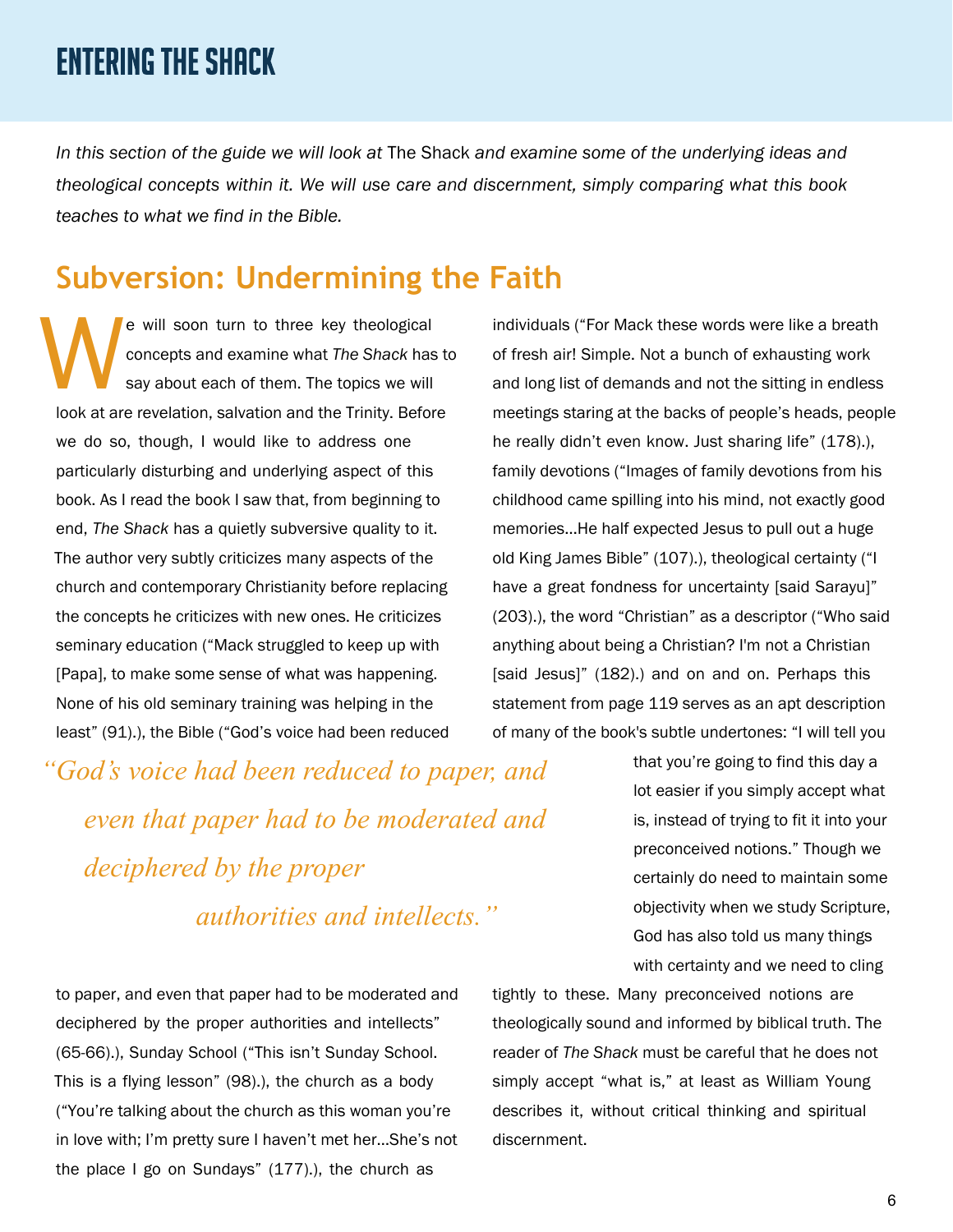### **Revelation: How Can We Know God?**

 $\prod_{\text{Unimoc}}$ here are few doctrines more important to settle than the doctrine of revelation. It is this doctrine that teaches us how God has chosen to reveal Himself to human beings. While every theistic religion teaches that God chooses to communicate with humans, they vary radically in the ways He does so. Christians are known as being a people of the book, people who cling to the Scripture as the revealed will of God. The Bible, we believe, is a unique gift given to us as an expression of God's love—as an expression of Himself. Not surprisingly, revelation is central to *The Shack*.

Christians hold to the belief that the Bible is the only infallible source of God's revelation to us. The Bible alone teaches all that is necessary for our salvation from sin and is the standard by which all Christian behavior must be measured. The best place to begin with understanding the Bible is to learn what is says about itself.

The Bible testifies to its own uniqueness and sufficiency. "All

Scripture is breathed out by God and profitable for teaching, for reproof, for correction, and for training in righteousness, that the man of God may be competent, equipped for every good work" (2 Timothy 3:16,17). It testifies to its own perfection and power. "The law of the Lord is perfect, reviving the soul; the testimony of the Lord is sure, making wise the simple" (Psalm 19:7). It testifies to its own completeness. "I warn everyone who hears the words of the prophecy of this book: if anyone adds to them, God will add to him the plagues described in this book, and if anyone

takes away from the words of the book of this prophecy, God will take away his share in the tree of life and in the holy city, which are described in this book" (Revelation 22:18,19).

Clearly the Bible demands for itself a place of prominence and preeminence. It demands that it be held as God's most important revelation to us, Some people believe, though, that the revelation given to us in the Bible needs to be supplemented or superseded by fresh revelation. This is especially a temptation in an age like ours where we tend to value what is new

> more than what is ancient. A question worth asking is this one: does *The Shack* point Christians to the unfailing standard of Scripture or does it point them to new and fresh revelation?

Ever since humans fell into sin, the history of God's communication with people has been a history of mediation. Mediation is a concept we encounter often today. We hear of sports contracts being settled by mediation; we hear of lawyers

becoming involved in mediation between divorcing couples. These hint at mediation as we understand it from the Bible. In rejecting God's goodness and benevolence and in putting himself in place of God, our forefather Adam erected a barrier between himself and God. The close communion that had once existed was ruptured and destroyed. No longer would God come walking with humans in the cool of the day; no longer would He allow them to stay in His Garden. He forced them out and barred the way so they could not return. The very next passage of Scripture relates the first murder. Human history had taken a drastic,

*reduced to paper, and even that paper had to be moderated and deciphered by the proper authorities and intellects."*

*"God's voice had been*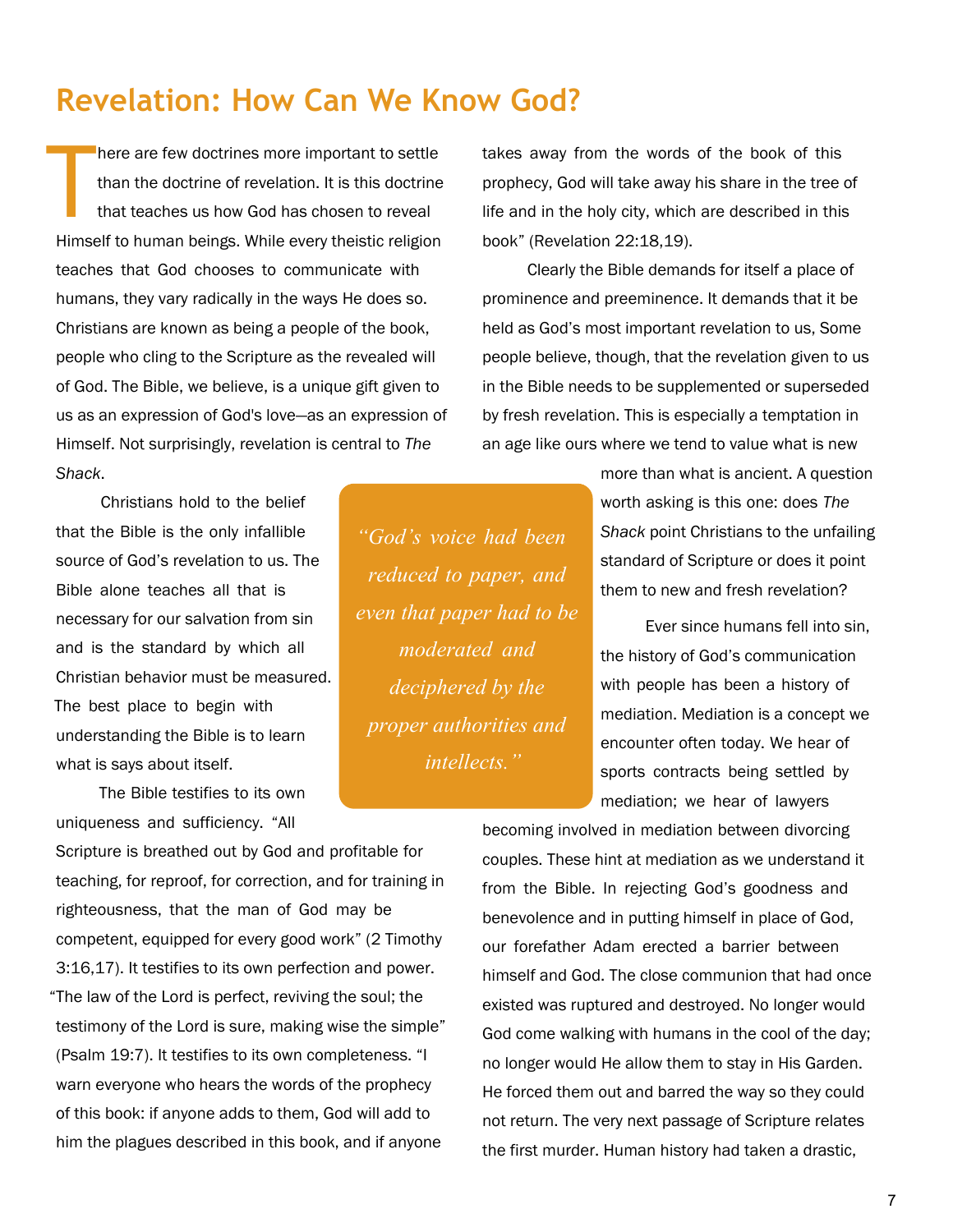horrifying turn for the worse. The lines of communication had been shattered.

From that time, God no longer allowed people to commune with Him in the same way. From that point on, man could no longer approach God as he had in the Garden. He had to approach God through a mediator. When we think of mediators we may think first of Moses, a man to whom God revealed Himself and a man whose task it was to then make the will of God known to the Israelites. After Moses was Joshua, and after Joshua were judges and prophets. There were priests to stand between God and man, offering to God sacrifices on behalf of the people and bestowing God's blessings and curses on His behalf. Always there were mediators, always there were people standing between God and man. Always people must have realized their inability to approach God as they were. Always they must have wondered, "how can we approach God directly?"

God's revelation to us is now mediated communication. We may long for im-mediate or unmediated communication, but today our sin stands between us and the Holy God. God has given his full and perfect and sufficient revelation in the Bible. It is in the Bible that God gives us the rule as to how we may know Him and how we may live in a way that honors Him. How will God reveal himself to us according to William Young? "You will learn to hear my thoughts in yours" (195), says Sarayu. "You might see me in a piece of art, or music, or silence, or through people, or in Creation, or in your joy and sorrow. My ability to communicate is limitless, living and transforming, and it will always be tuned to Papa's goodness and love. And you will hear and see me in the Bible in fresh ways. Just don't look for rules and principles; look for relationship—a way of coming to be with us" (198). He may reveal Himself savingly through stories that merely and loosely parallel the story of Jesus' sacrifice (185). Young consistently downplays Scripture at the expense of personal

## **THE PILGRIM'S PROGRESS**

The front cover of *The Shack* bears an endorsement from author and scholar Eugene Peterson in which he favorably compares the book to *The Pilgrim's Progress*,

saying "This book has the potential to do for our generation what John Bunyan's *Pilgrim's Progress* did for his. It's that good!"

*The Pilgrim's Progress* is the work of John Bunyan, an English writer and preacher. It has been translated into more



languages than any other book in history. Besides the Bible, no other book has been as widely printed and distributed. *The Pilgrim's Progress*, considered the finest of all Christian allegories, was first published in 1678. Remarkably, it has never gone out of print.

In 1658 John Bunyan was indicted for preaching without a license and two years later was consigned to prison. Because he refused to desist from preaching, the sentence was extended to twelve years. It was during this long imprisonment that he wrote *The Pilgrim's Progress*.

As an allegory, *The Pilgrim's Progress* uses fictional characters and situations to point to a greater reality. The main character, Christian, is an allegory for the journey each Christian must make as he journeys through life. One of the greatest works of Christian fiction and theology, *The Pilgrim's Progress* is a mustread for any Christian.

#### Did you Know?

Charles Spurgeon, one of history's most highlyregarded Christian preachers, considered *The Pilgrim's Progress* essential reading and claimed to have read it over 100 times!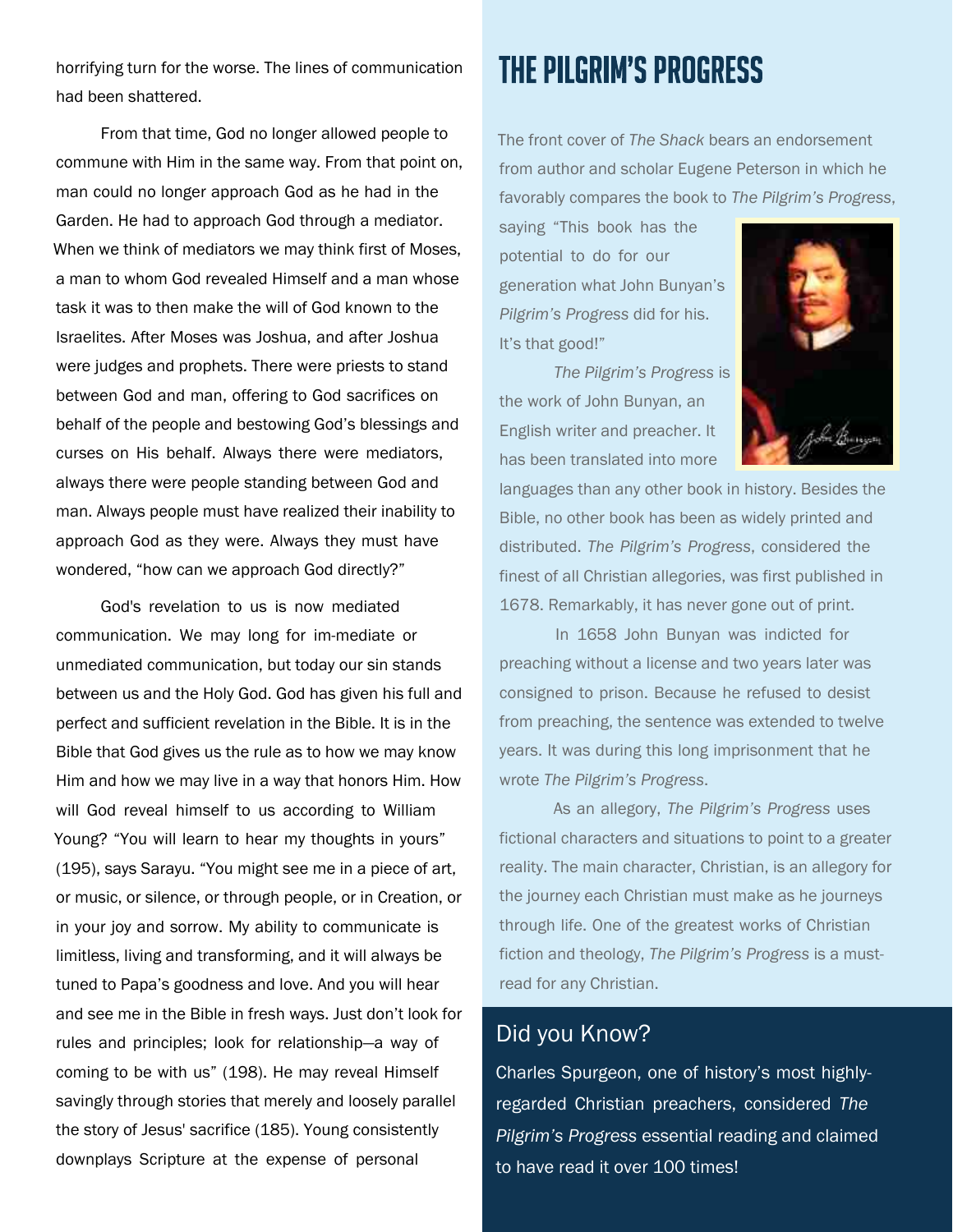experience. What Young indicates in *The Shack* is that we must expect God to reveal Himself in unmediated ways. God will reveal Himself to us in the Scripture, but only as one way out of many. Nowhere is Scripture given the place of prominence or uniqueness that it demands of itself. But without the Scripture as our norm, as our rule, we are subject to every whim. Only when we maintain the superiority of the Bible can we measure all of our behavior and all of our beliefs against the perfect measure given to us by God.

Despite the Bible's testimony to its own unique qualities, the majority of *The Shack's* references to Scripture are negative in their tone. They do not affirm the Bible as God's perfect revelation to us, but instead focus on its abuse at the hands of those who profess Christ or on supposed old-fashioned notions about it. Early in the book, for example, the reader learns that Mack has a seminary education, but one that downplayed the means God uses to reveal Himself. "In

seminary he had been taught that God had completely stopped any overt communication with moderns, preferring to have them only listen to and follow sacred Scripture, properly interpreted, of course. God's voice had been reduced to paper, and even that paper had to be moderated and deciphered by the proper authorities and intellects. It seemed that direct communication with God was something exclusively for the ancients and uncivilized, while educated Westerners' access to God was mediated and controlled by the intelligentsia. Nobody wanted God in a box, just in a book. Especially an expensive one bound in leather with gilt edges, or was that guilt edges" (65-66)? Yet nowhere would the Bible indicate that it is God's voice "reduced" to paper. Nowhere would the Bible downplay its own importance as written revelation. There is nothing reductionistic about the Bible or the fact that it is written revelation! We must not downplay the beauty, the power or the sufficiency of the Bible.

### **Salvation: What Has Christ Accomplished?**

 $\overline{\mathbf{r}}$ hough the cross is central to the Bible and central to the Christian faith, it appears only sparingly in *The Shack*. A person who is unfamiliar with the Christian faith will not be able to glean from this book a biblical understanding of what the cross was for and what Jesus' death accomplished. Nor will he understand how God saves us and what He saves us from.

The Bible is clear that the cross is the very apex of the Christian faith. It is on the cross that Jesus Christ paid the penalty for sin. On the cross Jesus took upon Himself the sin of those who were His children and there He faced the penalty for such sin. The penalty He faced was the just wrath of the Father—the punishment due to those who would turn their backs on the Creator. On the cross we see that great mystery of Jesus becoming sin and of being separated from His Father so He might satisfy the demands of justice. This is the gospel! This gospel message is one that requires a response of faith. In faith we believe this and by grace

#### **VOCABULARY: REDEMPTION**

*"Christ's saving work viewed as an act of 'buying back' sinners out of their bondage to sin and Satan through the payment of a ransom."*

 *Wayne Grudem*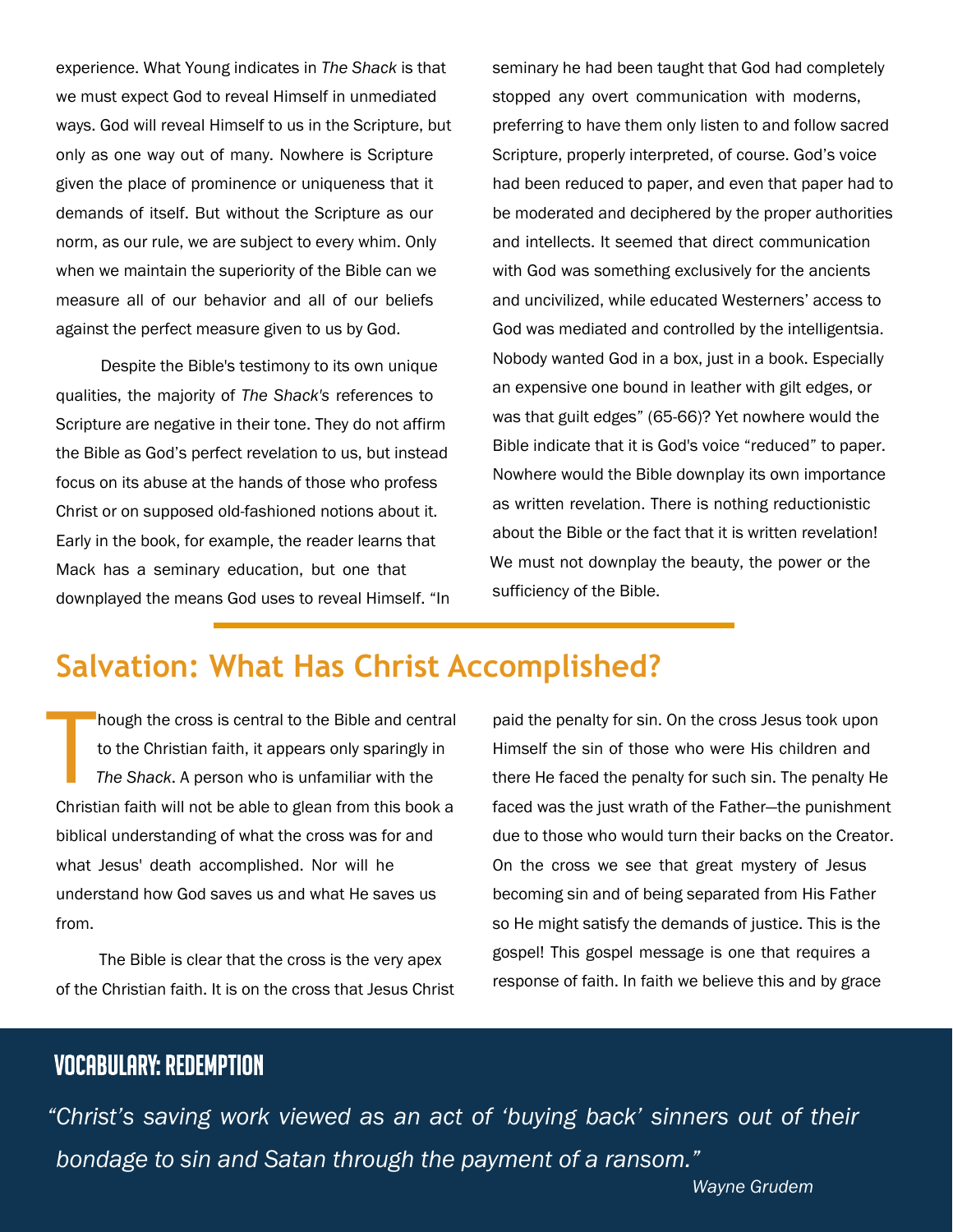we receive all the benefits of what Christ accomplished on that cross.

*The Shack* offers only hints as to the importance of the cross and to its function within the faith. "Honey," says Papa, "you asked me what Jesus accomplished on the cross; so now listen to me carefully: through his death and resurrection, I am now fully reconciled to the world." "The whole world? You mean those who believe in you, right?" "The whole world, Mack. All I am telling you is that reconciliation is a two way street, and I have done my part, totally, completely, finally. It is not the nature of love to force a relationship but it is the nature of love to open the way." What then is the nature of this reconciliation? Young never tells us in any clear way. What is clear, though, is that the God of *The Shack* is not a God who could have punished His Son for the sins of others. After all, Papa says, "Regardless of what he *felt* at that moment, I never left him" (96). He is not a

*"When we three spoke ourself into human existence as the Son of God, we became fully human. We also chose to embrace all the limitations that this entailed. Even though we have always been present in his created universe, we now became flesh and blood."*

God who could have poured out upon His Son His just wrath for sin. In fact, God does not need to punish sin at all, says Papa. "I don't need to punish people for sin. Sin is its own punishment, devouring from the inside. It's not my purpose to punish it; it's my joy to cure it" (120).

We might now ask, Who can be reconciled to God? What is necessary for those who would establish a relationship with God? "Those who love me come from every stream that exists. They were Buddhists or Mormons, Baptists or Muslims, Democrats, Republicans and many who don't vote or are not part of any Sunday morning or religious institutions" (182). Mack asks for clarification. "Does that mean...that all roads will lead to you?" "'Not at all,' smiled Jesus...'Most roads don't lead anywhere. What it does mean is that I will travel any road to find you'" (182). While these words cannot rightly be said to actually teach universalism, the view that *all* men will go to heaven, neither do they clearly deny it. Is Jesus the only way to be reconciled to God? The book is less than clear on this point. Jesus says to Mack, "I am the best way any human can relate to Papa or Sarayu." Jesus does not say, "I am the way, and the truth, and the life. No one comes to the Father except through me," as he does in John 14:6, but merely states that He is the *best* way.

> We are left with an incomplete gospel; a gospel message that says little of sin and of justice. It is a gospel message that says nothing of how we may be saved from the sin that pollutes us.

> *The Shack* also muddles the concept of redemption. Redemption, according to Young, is not something that happened once and for all on the cross. Rather, he claims that God has already forgiven all men for their sin, but

that it remains for humans to accept this forgiveness. "In Jesus, I have forgiven all humans for their sins against me, but only some choose relationship" (225). "When Jesus forgave those who nailed him to the cross they were no longer in his debt, nor mine. In my relationship with those men, I will never bring up what they did, or shame them, or embarrass them" (225). Only when men choose to embrace God's offer of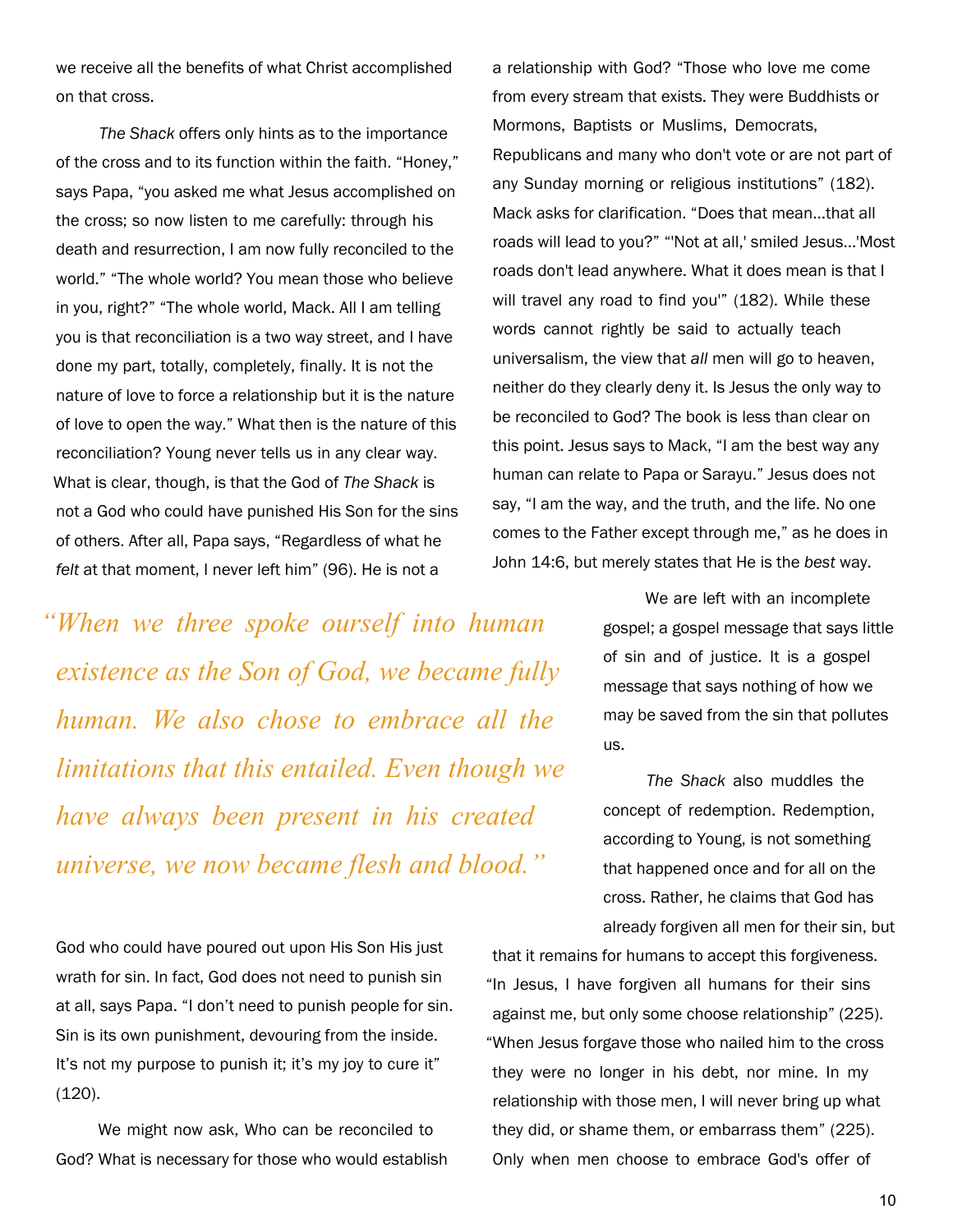forgiveness will they be redeemed. "[H]e too is my son. I want to redeem him" (224), says God of the man who killed Mack's daughter. Yet the Bible makes it clear that redemption has already been accomplished. The redemption of God's children was accomplished once and for all when Jesus died on the cross. All that awaits now is the application of that redemption to the children of God.

Taken together, Young's muddying of redemption and his incomplete gospel message presents a troubling view of salvation. *The Shack* certainly does

not make plain what is made plain in the Bible--that Jesus Christ is the one and the only way to be reconciled to the Father and this only by faith in Him. The book presents less than the full gospel message. It teaches that God died for the sins of the whole world and that He now waits for us to respond to this potential gift. It teaches that God does not punish sin, but that sin is sufficient punishment in itself. It opens the possibility that people can come to God in ways other than a saving faith in Jesus Christ. It obfuscates the doctrine of salvation that the Bible makes so clear and so central. It muddies the very heart of the faith.

### **Trinity: Who is God?**

W<br>M hile Christianity is a faith that encompasses many doctrines that are difficult to understand, there is none so difficult as the doctrine of the Trinity. Neither is there a doctrine that is so foundational to the faith. Though Christians have long acknowledged that we can never know the fullness of this doctrine, there is much we can know and know with confidence. What I share in this section is what has been taught as orthodox through the long history of the church.

Though definitions of the doctrine of the Trinity may very, at its heart must be three statements: God is three persons. Each person is fully God. There is one God. In these statements we affirm that there is one God but three persons who together make up the Godhead. Each member of the Trinity is equal in the divine attributes; each is fully God. The only differences between them are in the ways they relate to one

another and the ways they relate to what has been created. There is one "what" but three "who's." That is, there is one God but three persons.

The Trinity is a central concept to *The Shack* and many who are reading and reviewing it are testifying to its power in helping them understand, perhaps for the first time, the true nature of the Trinity. But does *The Shack* teach what the Bible teaches? We will look now at *The Shack's* teaching about the Trinity and will do so under several headings.

#### PORTRAYING GOD

The emotional power of *The Shack* depends upon a face-to-face encounter between God and man. God the Father is represented as Papa, an African-American woman; Jesus is in the form of a man of Middle-Eastern descent and the Holy Spirit is portrayed as an Asian woman named Sarayu. Yet the Bible is clear that God

#### **VOCABULARY: DOCTRINE**

*"What the whole Bible teaches us today about some particular topic." Wayne Grudem*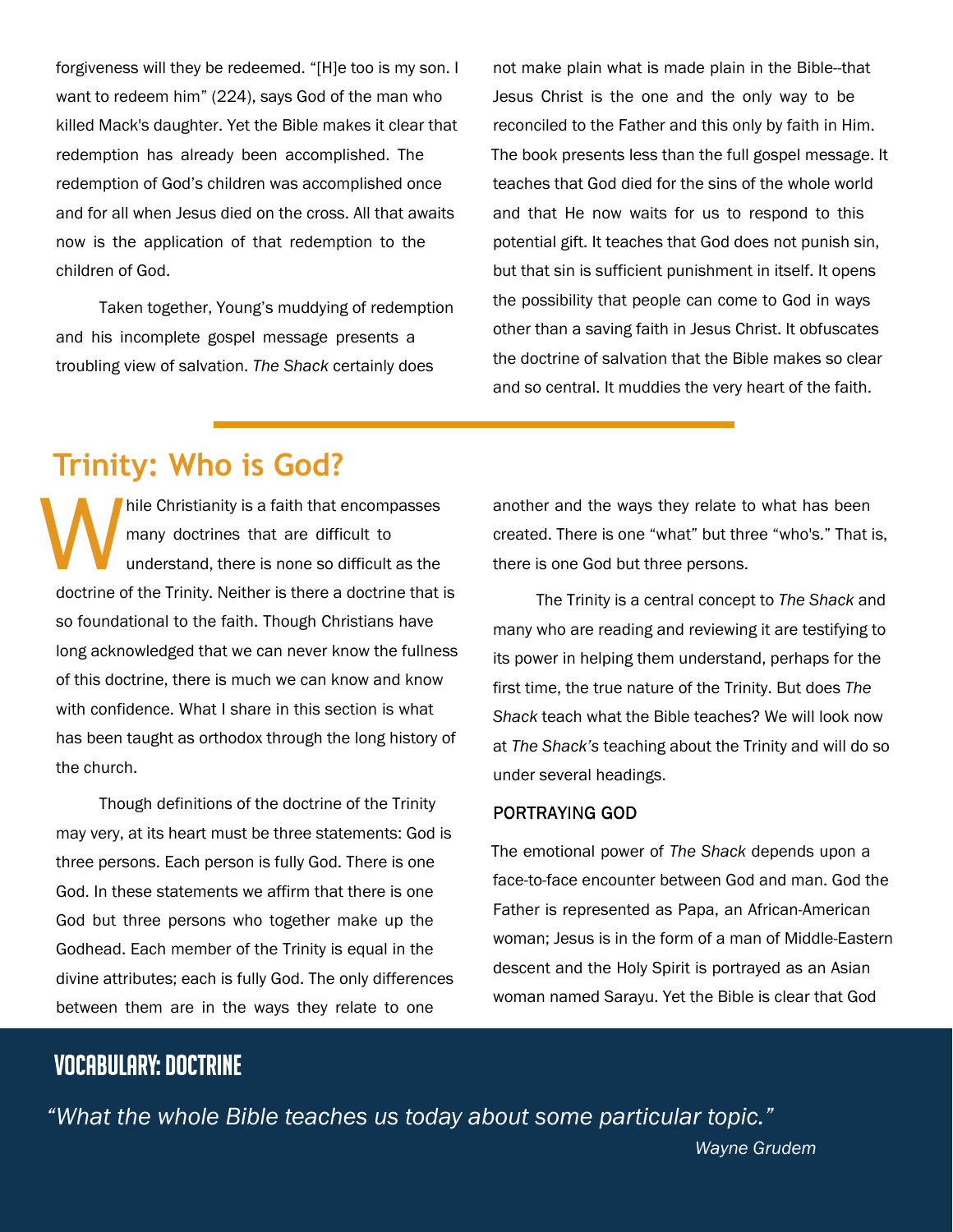cannot and must not be portrayed in an image. It is impossible to make the creator a part of His creation and the Bible clearly and repeatedly forbids us from even attempting to do this. "God is spirit, and those who worship him must worship in spirit and truth," says Jesus in John 4:24. The third of the Ten Commandments likewise forbids attempting to make any visual portrayal of God. To worship such an image, to acknowledge it as God or even to pretend it is God is to commit the sin of idolatry. It is to worship a creation rather than the Creator. So while Young's portrayal of Jesus may be

# *"I am the best way any human can relate to Papa or Sarayu. To see me is to see them."*

based on some fact, his portrayal of the Father and the Holy Spirit in human form is sinful and expressly forbidden within the Bible. It is no small matter. Describing unrighteous people, the Apostle Paul says, "Claiming to be wise, they became fools, and exchanged the glory of the immortal God for images resembling mortal man and birds and animals and creeping things" (Romans 1:22,23). While claiming to be wise, sinful men portrayed God in the image of man. Paul says that the wrath of God is poured out against all who would do such a thing. How then can we support such a portrayal of God in this book?

We have already seen how the Bible places emphasis on mediation. The history of man's relationship to God is a history of mediation. In *The Shack*, though, we find unmediated communication between man and God and this despite the Bible's clear teaching that man cannot approach God without a mediator. "For there is one God, and there is one mediator between God and men, the man Christ Jesus"

## **SPIRITUAL DISCERNMENT**

Spiritual discernment is not a popular subject among Christians today. Yet if we look to the Bible we find that it is a practice that God demands of all who wish to follow Christ. It is a practice or a discipline that the Bible continually relates to spiritual maturity. Those who are mature are those who are discerning; those who are discerning are those who are mature. According to Hebrews 5:14, "solid food is for the mature, for those who have their powers of discernment trained by constant practice to distinguish good from evil." There is a clear relationship between maturity and discernment.

The Bible tells us that discernment is the mark of those who have spiritual life, the mark of those who are experiencing spiritual growth and the mark of those who have attained spiritual maturity. Conversely, the Bible tells us that a lack of discernment is the mark of those who are immature, who are backsliding or who are spiritually dead. God wants His followers to be men and women who practice and who attain to spiritual maturity and spiritual discernment.

What, then, is discernment? It is "the skill of understanding and applying God's Word with the purpose of separating truth from error and right from wrong." Discernment is knowing what God says to us in the Bible so that we can apply this to our lives and live in the way God would have us live. It is a skill that demands practice and one that demands intimate familiarity with the Bible. It is an ability that allows us, with God's help, to filter what is true about God from what is false.

In this booklet we are attemping to exercise spiritual discernment, looking first to the Bible as our guide, as our standard, and comparing *The Shack* to the measure God has given us.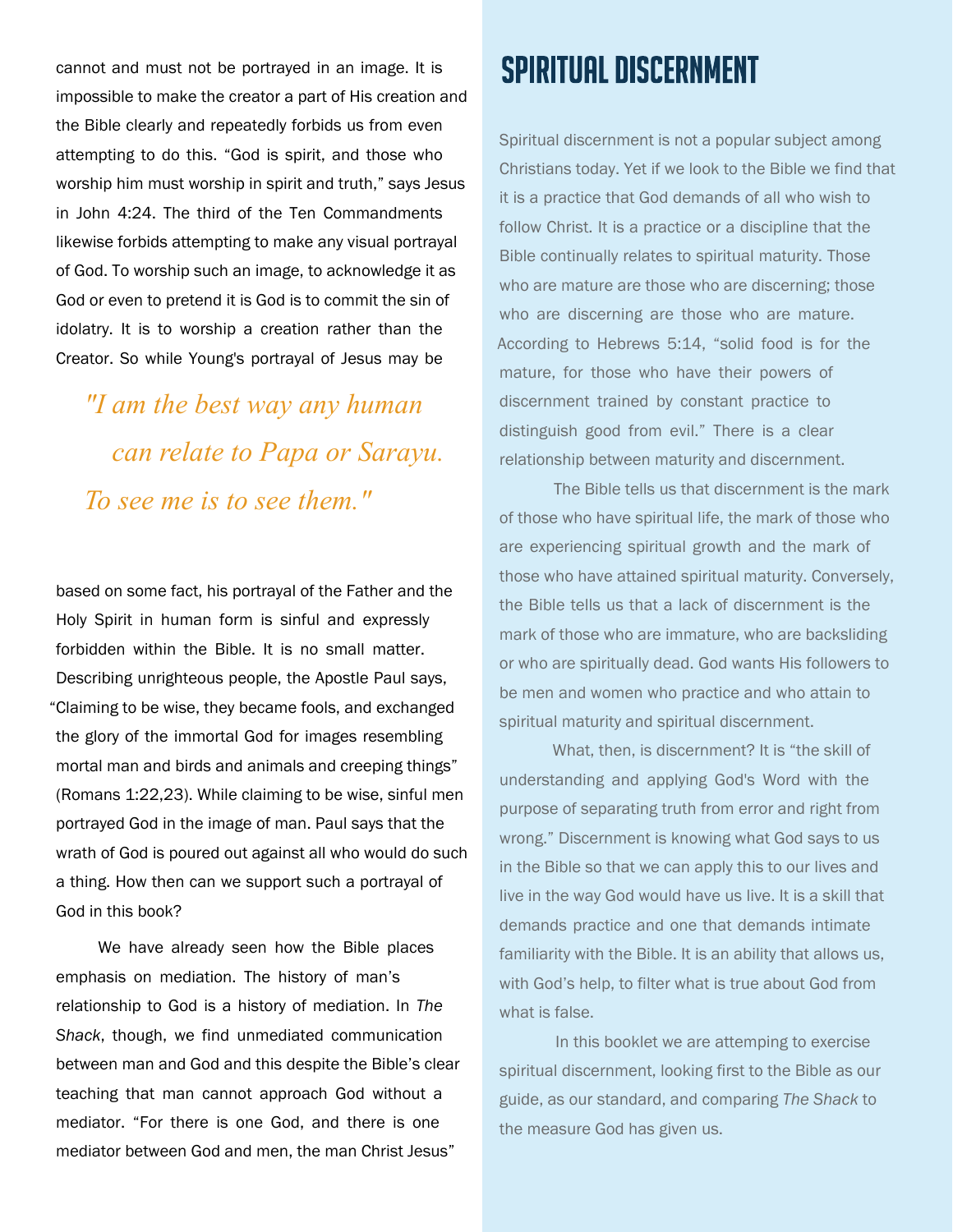(1 Timothy 2:5). Because we are polluted by sin, we have no right to stand before God without the presence of a mediator. And that mediator must be Jesus Christ, the One who, by His death and resurrection, proved Himself worthy and able. His mediation is the only mediation God will accept. We may boldly approach God as our Father, but only through Jesus Christ (see Hebrews 4:14-16). To suggest we can approach God in an unmediated way is to suggest that we are worthy of approaching God face-to-face despite our sin; it is to suggest that the mediation of Jesus Christ is unnecessary. To do this is to make much of ourselves and to make little of Christ.

#### **ROLES & HIERARCHY**

It is critical that we look to the Bible to properly define the roles carried out by each member of the Trinity. When we do this, we see that while the members of the Trinity work together in perfect harmony, each has unique functions. Thus in creation we see that each of the members of the Trinity was active, the Father speaking the words that brought the universe

into being, the Son carrying out the work of creation and the Holy Spirit sustaining it or manifesting God's presence over it. The Trinity is active also in redemption, the Father planning redemption and sending His Son as redeemer; the Son being obedient to the Father and accomplishing the work of redemption; the Holy Spirit being sent by the Son in order to apply redemption to God's children.

One thing stands out. In each case we see that the Father is the one who takes the lead. Much as a father relates to a son, the heavenly Father relates to *His* Son. The Father leads and directs and exercises some degree of authority over the Son. The Son is

obedient to the directives of the Father and submits to Him. Just as the citizens of a nation are subordinate to the authority of the President, and just as the difference is not in their being or worth but in their role, in the same way, the Son is subordinate to the Father. This is the way it always has been and, according to 1 Corinthians 15:28, the way it always will be. Theologian Bruce Ware says rightly that "the most marked characteristic of the trinitarian relationships is the presence of an eternal and inherent expression of authority and submission." From this we learn that both authority and submission are good, for both are expressive of God himself. And we must then affirm that equality of essence does not conflict with the

> distinction in roles. The Son may submit to the Father and the Spirit may submit to the Son and the Father, even while maintaining absolute equality in worth and essence.

Such a view is not only lacking in *The Shack*, but is flatly contradicted. While the author affirms the equality of each of the members of the Trinity, he denies that submission can be present

in such a relationship. "Mackenzie, we have no concept of final authority among us, only unity. We are in a *circle* of relationship, not a chain of command or 'great chain of being' as your ancestors termed it. What you're seeing here is relationship without any overlay of power. We don't need power over the other because we are always looking out for the best. Hierarchy would make no sense among us" (122). Young goes so far as to suggest that submission is inherently evil—that it is possible only where there is sin. "You humans are so lost and damaged that to you it is almost incomprehensible that relationship could exist apart from hierarchy. So you think that God must relate inside

*"In Jesus, I have forgiven all humans for their sins against me, but only some choose relationship."*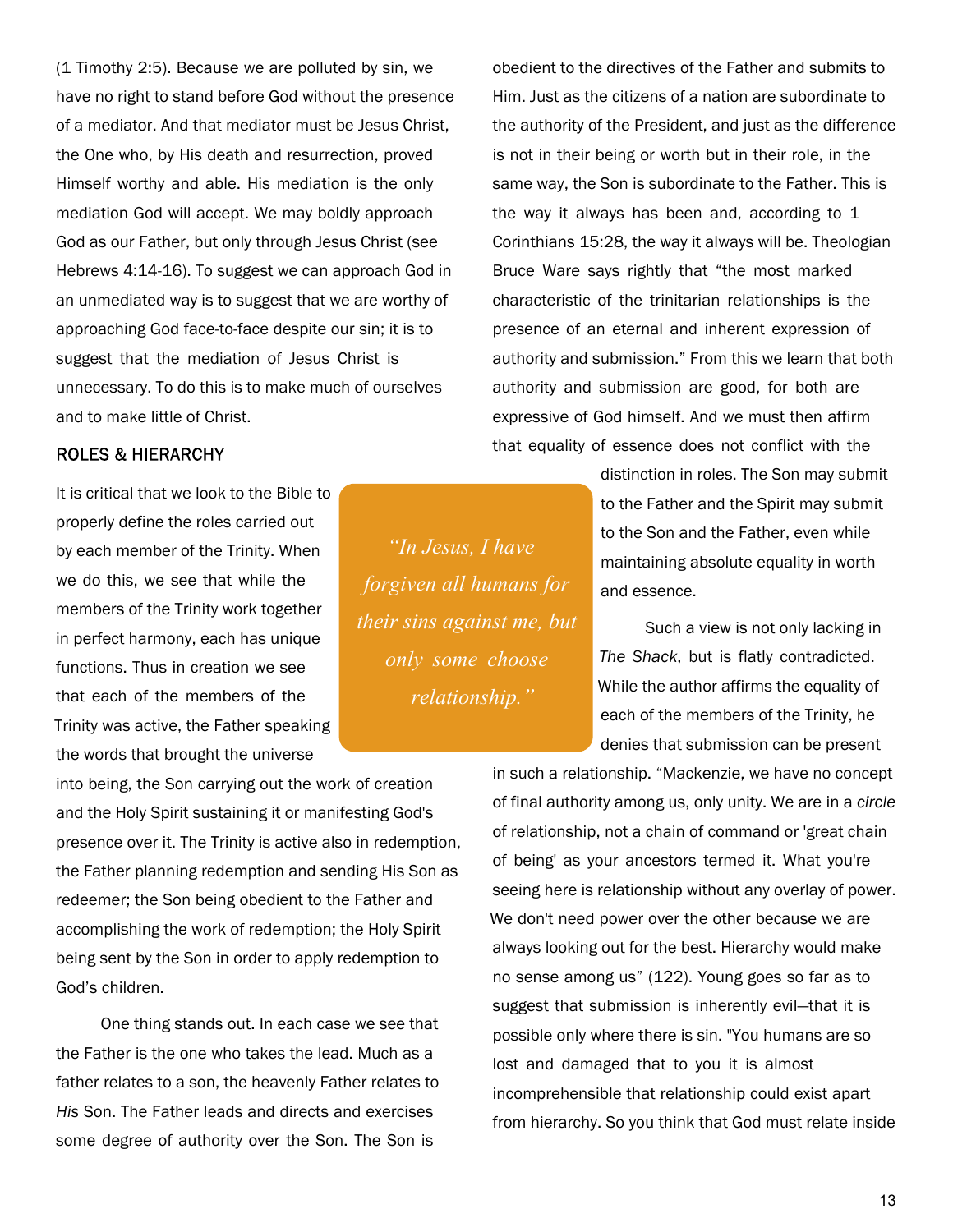a hierarchy like you do. But we do not" (124). Scripture says otherwise and it says so clearly. "But I want you to understand that the head of every man is Christ, the head of a wife is her husband, and the head of Christ is God" (1 Corinthians 11:3). In John 6:38 Jesus says "I have come down from heaven, not to do my own will but the will of him who sent me" and in 8:28 he makes the astounding claim that "I do nothing on my own authority, but speak just as the Father taught me." This is a Savior who is equal to the Father in essence but subordinate in role. The Father does not obey the Son but the Son obeys the Father. William Young gets these relationships entirely wrong.

Denying roles and hierarchy within the Trinity is an error that has implications that may

quite so far, I do find that his view of the Trinity blurs important distinctions. It may be that he does cross the line into modalism and if he does cross such a line, he does so when he maintains that each of the members of the Trinity somehow took on human flesh. Scripture, though, maintains that it was only the Son who did this and only the Son who ever *could* have done this.

In one of his first encounters with Papa, "Mack noticed the scars in her wrists, like those he now assumed Jesus also had on his" (95). Note that these scars were present on the wrists of the Father and not just the Son. Explaining this Papa says, "Don't ever think that what my son chose to do didn't cost us dearly. Love always leaves a significant mark," she stated

reach to the very foundations of human relationships. When we properly understand the hierarchy within the Godhead we understand that hierarchy and submission are not *her…She's not the place I go on Sundays."*products of sin but are present even

within the most perfect relationship. This teaches us that we may and must submit in our human relationships and that we can do so without sin. The trinitarian relationship is a model to us of how we honor God by submitting to Him and to the authorities He has seen fit to place over us.

#### **DISTINCTION**

While we affirm that there is only one God, we must maintain distinction between the persons of the Trinity. The Father is not the Son, nor is the Son the Father. When we blur these distinctions we wind up with a view of God that begins to lose any sense. Yet it seems that within *The Shack* the distinctions are lost and the persons and roles begin to blend together. Some have suggested that William Young falls into a heresy known as modalism. While I am not convinced that he goes

softly and gently. "We were there *together*" (96).

*"You're talking about the church as this woman*

*you're in love with; I'm pretty sure I haven't met*

How could this be that the Father was on the cross? It becomes clear just a few pages later where Papa remarks, "When we three spoke ourself into human existence as the Son of God, we became fully human. We also chose to embrace all the limitations that this entailed. Even though we have always been present in this created universe, we now became flesh and blood" (99). Yet nowhere in Scripture do we find that the Father spoke Himself into human existence; nowhere do we find that the Holy Spirit spoke Himself into human existence. It was only Jesus who became human, even while maintaining His divinity. He is the God-man, God made flesh. We should not say and cannot say, as Mack does to Papa, "I'm so sorry that you, that Jesus, had to die" (103). Jesus died on that cross; the Father did not. We cannot believe that "Papa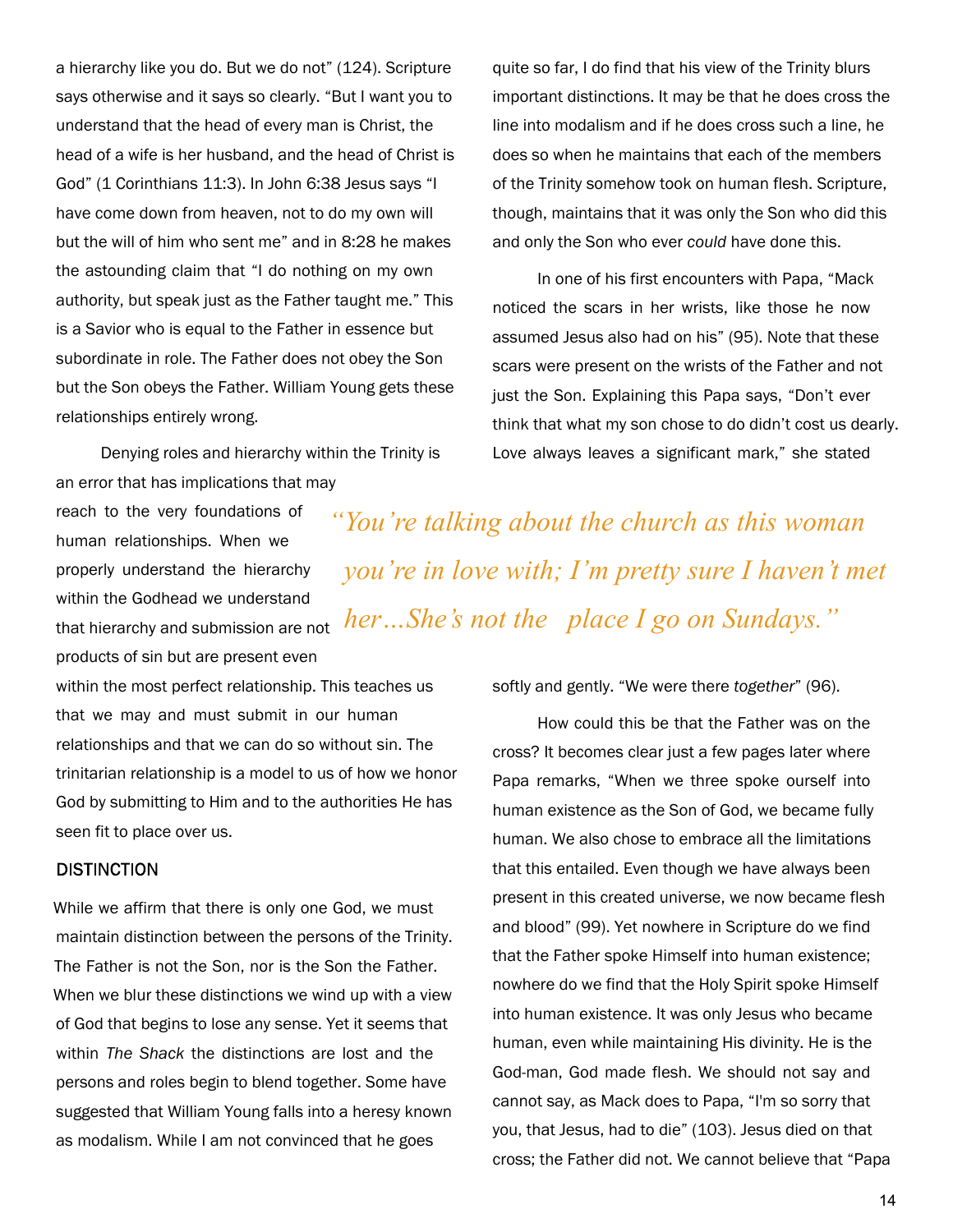has crawled inside of your world" (165). We must maintain proper distinctions between the members of the Trinity. Without such distinctions we allow ourselves to believe in a false God—a God other than the One who has revealed Himself in the Bible.

#### **IDENTITY**

Young chooses to portray God the Father as feminine, yet with the masculine title Papa. Here is how Papa explains this mystery. "Mackenzie, I am neither male nor female, even though both genders are derived from my nature. If I choose to *appear* to you as a man or a woman, it's because I love you. For me to appear to you as a woman and suggest you call me Papa is simply to mix metaphors, to help you keep from falling so easily back into your religious conditioning" (93). Because

*"For almost two days, tied to the big oak at the back of the house, he was beaten with a belt and Bible verses every time his dad woke from a stupor and put down his bottle."*

God is Spirit and does not have a body, Young is correct that He is neither male nor female, at least insofar as it relates to anatomy. Clearly God does not and cannot have male or female anatomy. Yet God has chosen to reveal Himself as masculine. Nowhere in the Bible would we find any suggestions that God expects us to relate to Him in anything *but* masculine terms. Nowhere is God known as our Mother. Nor does the Bible give us the leeway to re-imagine God as female—as a Goddess. God has given us revelation of Himself and we reimagine Him only at our own peril.

Young also teaches a strange view about the very nature of God. He draws upon the name of God as God

revealed Himself to Moses in the familiar words of Exodus 3:14. "God said to Moses, 'I am who I am.' And he said, 'Say this to the people of Israel, 'I am has sent me to you.'" Quoting Buckminster Fuller, a Unitarian-Universalist who wrote a book entitled *I Am a Verb*, he has Papa say, "I am a verb. I am that I am. I will be who I will be. I am a verb! I am alive, dynamic, ever active, and moving. I am verb" (204). Papa explains further saying, "If the universe is only a mass of nouns, it is dead. Unless 'I am,' there are no verbs, and verbs are what makes the universe alive" (204). By implication this would seem to indicate that God is not a person or a being, but a *force*. Verbs are not what make the universe alive; rather, verbs describe the actions of beings that are already alive and active. It is God who

> makes the universe what it is by being who He is. Though we affirm that God is alive and active in the world, He is no verb. Such a teaching casts doubt on the personhood of God. We can only relate to God as a person, as a noun, and not as a verb.

#### THE GLORY OF GOD

One of the most disturbing aspects of *The Shack* is the behavior of Mack when he is in the presence of God. When we read in the Bible about those who were given glimpses of God, these people were overwhelmed by His glory. In Isaiah 6 the prophet is allowed to see "the Lord sitting upon a throne, high and lifted up" (Isaiah 6:1). Isaiah reacts by crying out "Woe is me! For I am lost; for I am a man of unclean lips, and I dwell in the midst of a people of unclean lips; for my eyes have seen the King, the Lord of hosts" (Isaiah 6:5)! Isaiah declares a curse upon himself for being a man whose lips are willing to utter unclean words even in a world created by a God of such glory and perfection. When Moses encountered God in the burning bush, he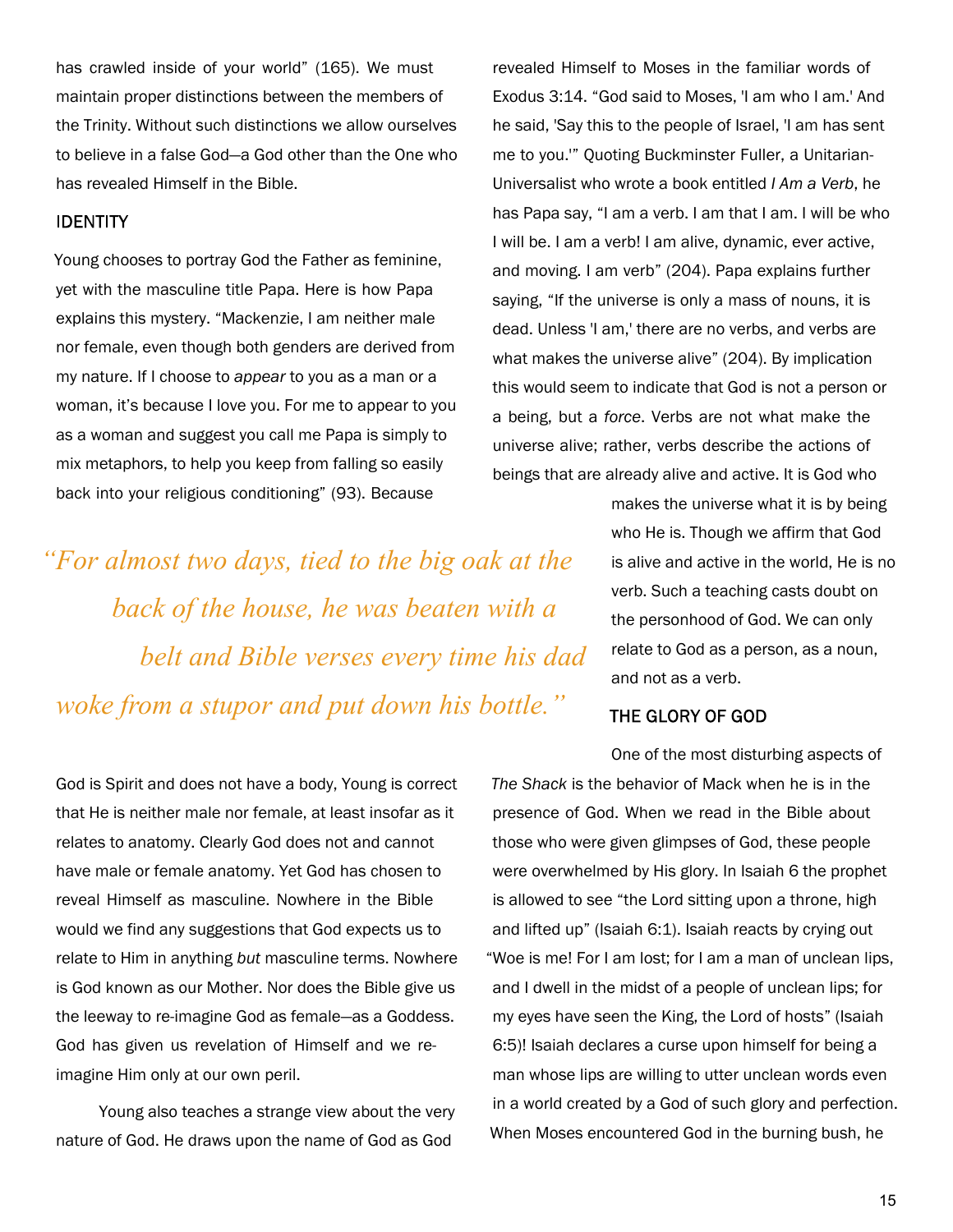hid his face for he was afraid to look at God's glory (Exodus 3:6). In Exodus 33 Moses is given just a glimpse of God's glory, but God will show only His back saying "you cannot see my face, for man shall not see me and live" (Genesis 33:20). Examples abound. When we look to the Bible's descriptions of heaven we find that any creatures who are in the presence of God are overwhelmed and overjoyed, crying out about God's glory day and night.

But in *The Shack* we find a man who stands in the very presence of God and uses foul language ("damn"  $(140)$  and "son of a bitch"  $(224)$ ), who expresses anger to God (which in turns makes God cry) (92), and who snaps at God in his anger (96). This is

not a man who is in the presence of One who is far superior to Him, but a man who is in the presence of a peer. This portrayal of the relationship of man to God and God to man is a far cry from the Bible's portrayal. And indeed it must be because the God of *The Shack* is only a vague resemblance to the God of the Bible. There is no sense of awe as we, through Mack, come into the presence of God.

Gone is the majesty of God when men stand in His holy presence and profane His name. Should God allow in His presence the very sins for which He sent His Son to die? Would a man stand before the Creator of the Universe and curse? What kind of God is the God of *The Shack*?

### SUFFERING AND THE GLORY OF GOD

Since time immemorial humans have wrestled with the question of how a good and loving God could allow evil--the kind of evil we see on display all around us in this world and the kind of evil William Young describes in *The Shack*. How do we react to a world where a man can steal and kill a young child?

Where is God in the midst of such suffering? And digging deeper still, what possible reason can there be for such suffering? John Piper answers this question in a convincing manner in *Suffering and the Sovereignty of God*. Suffering, he says, exists in order to display the greatness of God.

*"The ultimate reason that suffering exists in the universe is so that Christ might display the greatness of the glory of the grace of God by suffering in himself to overcome our suffering. The suffering of the utterly innocent and infinitely holy Son of God in the place of utterly undeserving sinners to bring us to everlasting joy is the greatest display of the glory of God's grace that ever was, or ever could be.*

*"This was the moment--Good Friday--for which everything in the universe was planned. In conceiving a universe in which to display the glory of his grace, God did not choose Plan B. There could be no greater display of the glory of the Grace of God than what happened at Calvary. Everything leading to it and everything flowing from it is explained by it, including all the suffering in the world."*